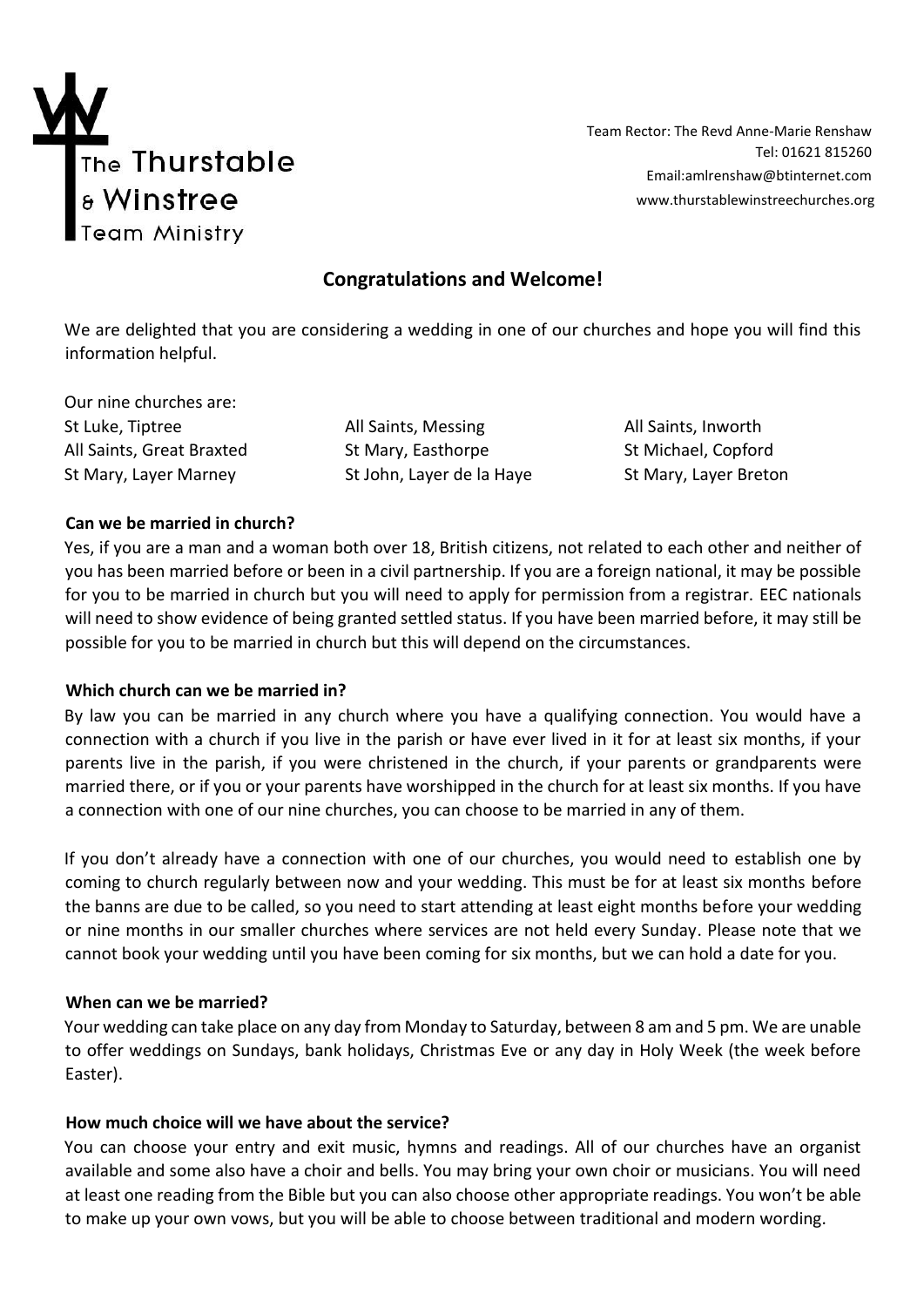# **How many people can we invite?**

This depends on which church you choose. Our smallest churches at Layer Breton and Inworth can seat only 40-60 people, while our largest, in Tiptree, seats 220. Numbers will also depend on whether there are any Covid-19 restrictions in place at the time of your wedding. We will be able to advise you about this.

# **Can we bring our own minister?**

If you have a friend or family member who is an ordained Church of England priest with permission from a bishop to take services, it will usually be possible for him or her to take your wedding service. Ministers of other denominations can be invited, at the discretion of the Team Rector, to preach or lead prayers, but the service must be conducted by a Church of England priest.

# **Will we need a registrar?**

No, the church takes care of all the legal aspects of your wedding.

# **How much will it cost?**

This will depend on which church you choose and which options eg choir, bells. Your wedding is likely to cost between £600 and £900. We won't ask you to pay a deposit, but your fees will be payable in cash or as a BACS transfer in the weeks before your wedding.

# **What help will you give us?**

If you book a wedding with us, we will invite you to our Marriage Preparation Day in the January or March/April of the year you are being married. This a full day when we give you an information pack and talk you through every aspect of your service. You will then meet with the minister taking your wedding about three months beforehand and you will have a full rehearsal in church in the fortnight before your wedding. Each church has a team of vergers who will be on hand to advise you throughout the process.

#### **What should we do next?**

If you would like to check whether a date is available, ask us to hold a date for you or ask any other questions, please contact Anne-Marie - contact details are at the top of this information sheet.

If you have a qualifying connection, please make an appointment to come and book your wedding.

If you have been married before and are now divorced, you will need a longer appointment. Please contact Anne-Marie to arrange this.

If you don't already have a qualifying connection with any of our churches, you will need to start coming to services. You can find our service times on our weekly news sheet on our website www.thurstablewinstreechurches.org.

# *We look forward to meeting you and helping you plan for your wedding day.*